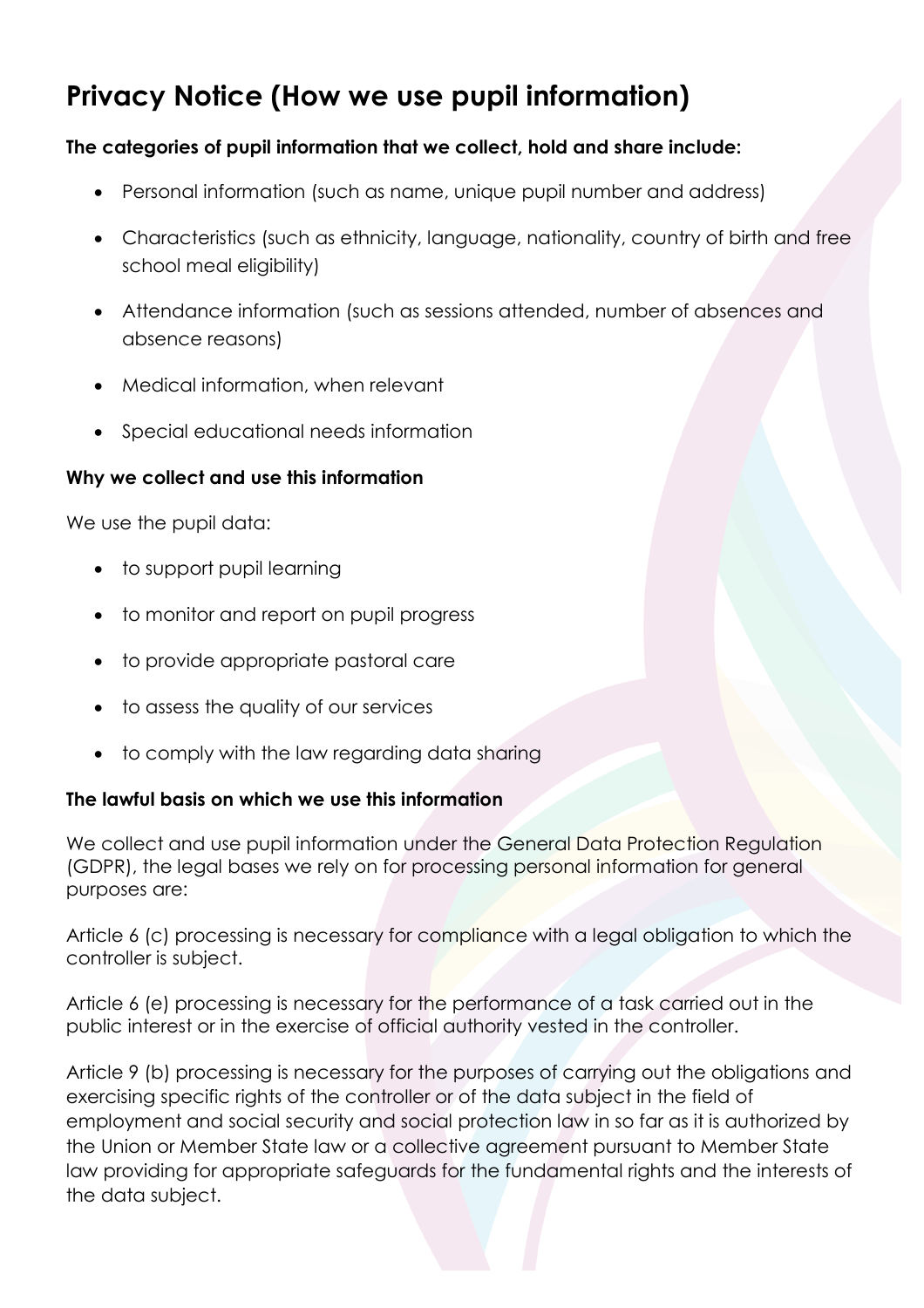# **Collecting pupil information**

Whilst the majority of pupil information you provide to us is mandatory, some of it is provided to us on a voluntary basis. In order to comply with the General Data Protection Regulation, we will inform you whether you are required to provide certain pupil information to us or if you have a choice in this.

### **Storing pupil data**

We hold pupil data for the length of time the pupil remains at primary school.

### **Who we share pupil information with**

We routinely share pupil information with:

- schools that the pupil's attend after leaving us, including academy schools
- our local authority
- the Department for Education (DfE)
- NHS school nurse
- Speech & Language Therapist
- Cluster staff providing support to individual pupils
- Social Workers

### **Why we share pupil information**

We do not share information about our pupils with anyone without consent unless the law and our policies allow us to do so.

We share pupils' data with the Department for Education (DfE) on a statutory basis. This data sharing underpins school funding and educational attainment policy and monitoring.

We are required to share information about our pupils with our local authority (LA) and the Department for Education (DfE) under section 3 of The Education (Information About Individual Pupils) (England) Regulations 2013.

### **Data collection requirements:**

To find out more about the data collection requirements placed on us by the Department for Education (for example; via the school census) go to [https://www.gov.uk/education/data-collection-and-censuses-for-schools.](https://www.gov.uk/education/data-collection-and-censuses-for-schools)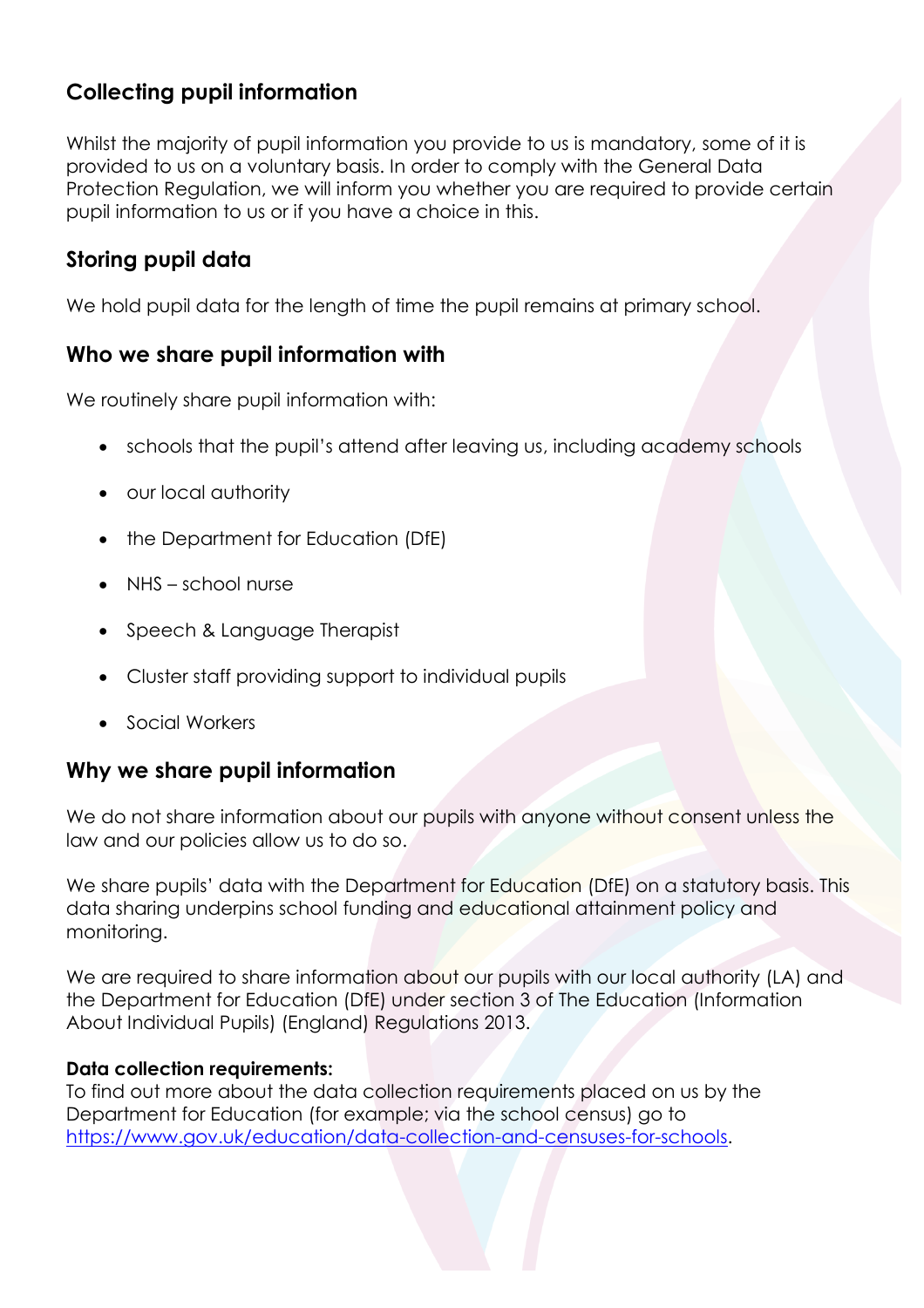### **The National Pupil Database (NPD)**

The NPD is owned and managed by the Department for Education and contains information about pupils in schools in England. It provides invaluable evidence on educational performance to inform independent research, as well as studies commissioned by the Department. It is held in electronic format for statistical purposes. This information is securely collected from a range of sources including schools, local authorities and awarding bodies.

We are required by law, to provide information about our pupils to the DfE as part of statutory data collections such as the school census and early years' census. Some of this information is then stored in the NPD. The law that allows this is the Education (Information About Individual Pupils) (England) Regulations 2013.

To find out more about the NPD, go to [https://www.gov.uk/government/publications/national-pupil-database-user-guide](https://www.gov.uk/government/publications/national-pupil-database-user-guide-and-supporting-information)[and-supporting-information](https://www.gov.uk/government/publications/national-pupil-database-user-guide-and-supporting-information)

The department may share information about our pupils from the NPD with third parties who promote the education or well-being of children in England by:

- conducting research or analysis
- producing statistics
- providing information, advice or guidance

The Department has robust processes in place to ensure the confidentiality of our data is maintained and there are stringent controls in place regarding access and use of the data. Decisions on whether DfE releases data to third parties are subject to a strict approval process and based on a detailed assessment of:

- who is requesting the data
- the purpose for which it is required
- the level and sensitivity of data requested: and
- the arrangements in place to store and handle the data

To be granted access to pupil information, organisations must comply with strict terms and conditions covering the confidentiality and handling of the data, security arrangements and retention and use of the data.

For more information about the department's data sharing process, please visit: <https://www.gov.uk/data-protection-how-we-collect-and-share-research-data> For information about which organisations the department has provided pupil information, (and for which project), please visit the following website: